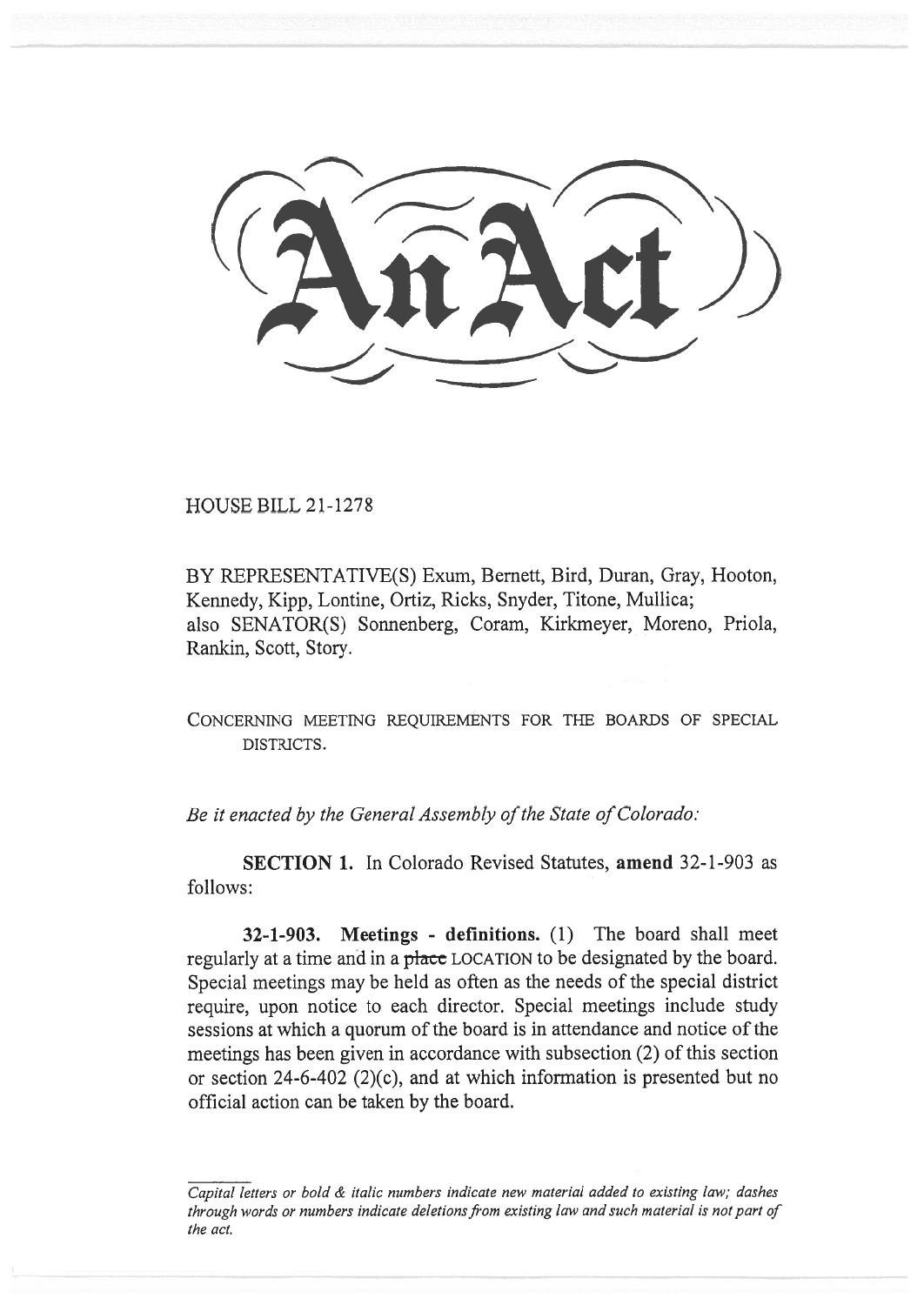$(1.5)$  All special and regular meetings of the board shall THAT ARE HELD SOLELY AT PHYSICAL LOCATIONS MUST be held at PHYSICAL locations which THAT are within the boundaries of the district or which THAT are within the boundaries of any county in which the district is located, in whole or in part, or in any county so long as the meeting PHYSICAL location does not exceed twenty miles from the district boundaries. The provisions of this subsection  $(1)$  SUBSECTION  $(1.5)$  governing the PHYSICAL location of meetings may be waived only if the following criteria are met:

(a) The proposed change of THE PHYSICAL location of a meeting of the board appears on the agenda of a regular or special meeting of the board; and

(b) A resolution is adopted by the board stating the reason for which a meeting MEETINGS of the board is ARE to be held in a PHYSICAL location other than under the provisions of this subsection  $(1)$  SUBSECTION  $(1.5)$  and further stating the date, time, and place PHYSICAL LOCATION of such meeting.

 $(2)$  (a) Notice of time and place LOCATION designated for all regular and special meetings shall be IS provided in accordance with section 24-6-402. Special meetings may be called by any director by informing the other directors of the date, time, and placc LOCATION of such special meeting, and the purpose for which it is called, and by providing notice in accordance with section 24-6-402. All official business of the board shall MUST be conducted only during said regular or special meetings at which a quorum is present IN ATTENDANCE AT ANY LOCATION, and all said meetings shall be open to the public.

(b) THE MEETING NOTICE OF ALL MEETINGS OF THE BOARD THAT ARE HELD TELEPHONICALLY, ELECTRONICALLY, OR BY OTHER MEANS NOT INCLUDING PHYSICAL PRESENCE MUST INCLUDE THE METHOD OR PROCEDURE, INCLUDING THE CONFERENCE NUMBER OR LINK, BY WHICH MEMBERS OF THE PUBLIC CAN ATTEND THE MEETING.

(3) The notice posted pursuant to subsection (2) of this section for any regular or special meeting at which the board intends to make a final determination to issue or refund general obligation indebtedness, to consolidate the special district with another special district, to dissolve the special district, to file a plan for the adjustment of debt under federal

## PAGE 2-HOUSE BILL 21-1278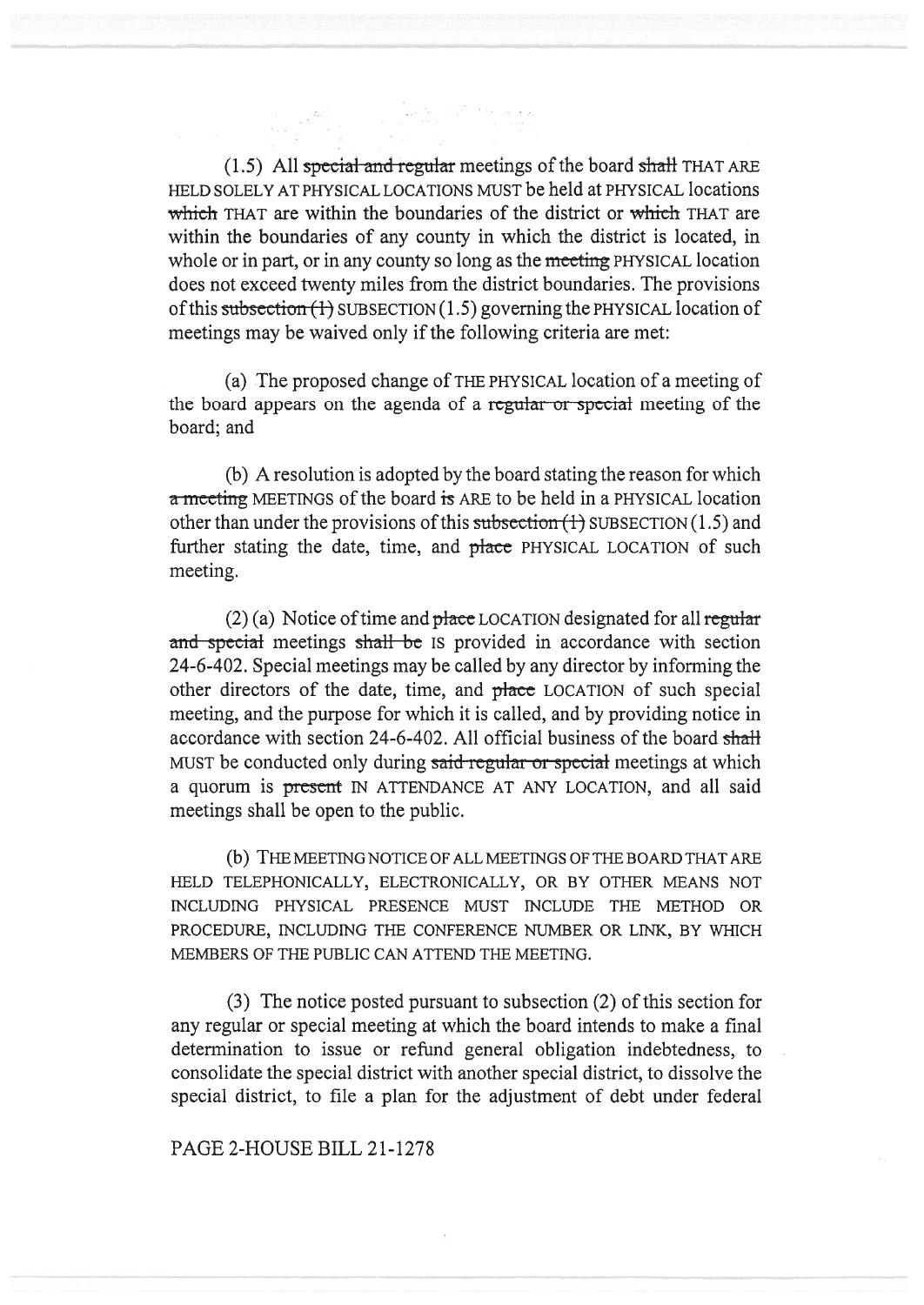bankruptcy law, or to enter into a private contract with a director, or not to make a scheduled bond payment, shall set forth such proposed action.

(4) THE METHOD OF CONDUCTING ANY MEETING HELD PRIOR TO THE EFFECTIVE DATE OF THIS SECTION, AS AMENDED, BY TELEPHONIC, ELECTRONIC, OR OTHER VIRTUAL MEANS IS VALIDATED, RATIFIED, CONFIRMED, AND MAY NOT BE CHALLENGED.

(5) As USED IN THIS PART 9, UNLESS THE CONTEXT OTHERWISE REQUIRES:

(a) "LOCATION" MEANS THE PHYSICAL, TELEPHONIC, ELECTRONIC, OTHER VIRTUAL PLACE, OR COMBINATION OF SUCH MEANS WHERE A MEETING CAN BE ATTENDED.

(b) "MEETING" HAS THE SAME MEANING AS SET FORTH IN SECTION 24-6-402 (1)(b).

SECTION 2. Safety clause. The general assembly hereby finds,

## PAGE 3-HOUSE BILL 21-1278